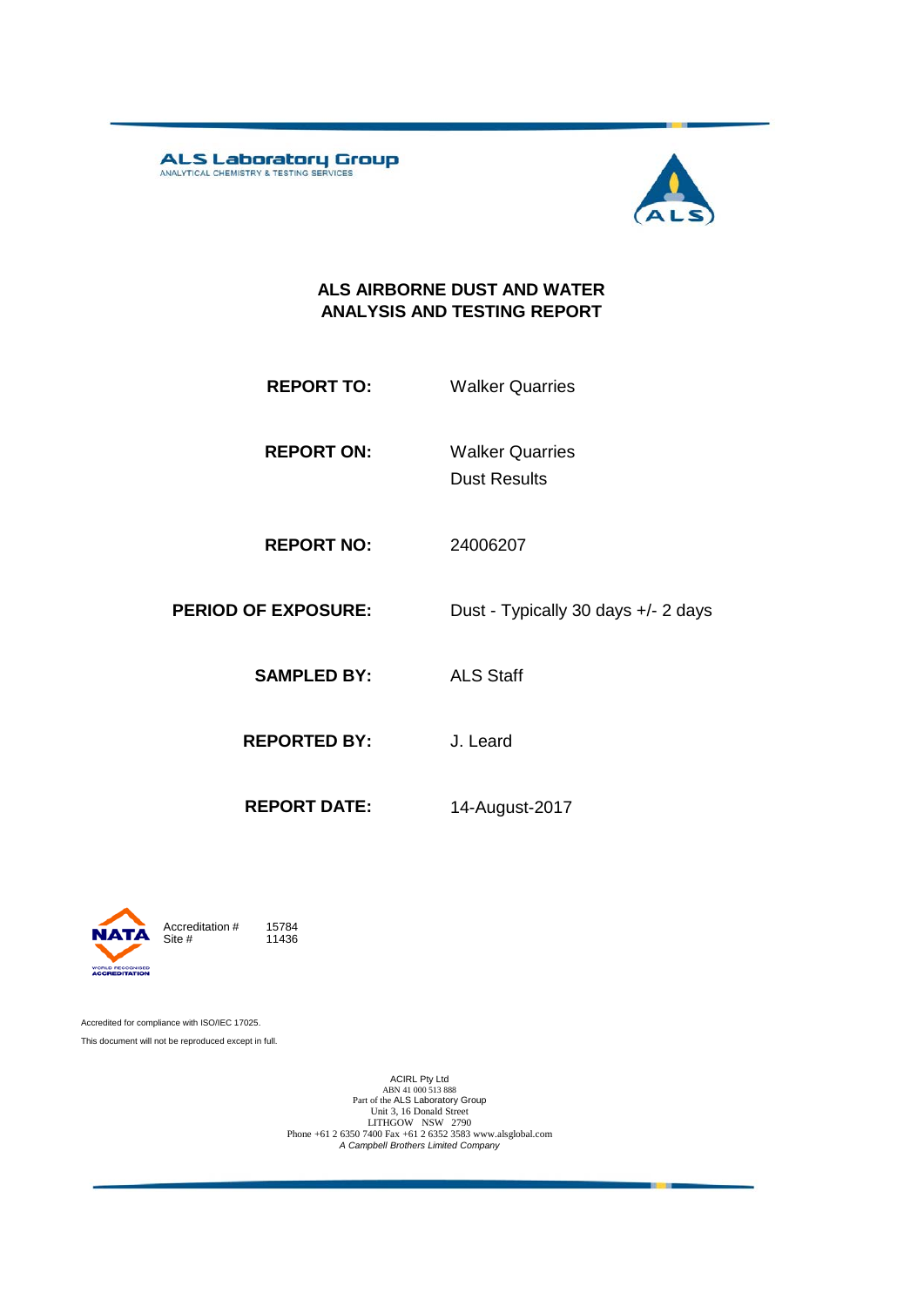# **ALS AIRBORNE DUST ANALYSIS AND TESTING REPORT**



## **WALKER QUARRY**

Month Aug-17<br>Date Replaced 5/07/2017 Date Replaced 5/07/2017<br>Date Collected 4/08/2017 Date Collected

### **DUST DEPOSITION RESULTS**

(g/m².month)

| GAUGE NO.   | <b>INSOLUBLE SOLIDS</b> | *COMBUSTIBLE MATTER | **ASH |  |
|-------------|-------------------------|---------------------|-------|--|
| <b>DG#1</b> | 0.3                     | 0.2                 | 0.1   |  |
| <b>DG#2</b> | 9.0                     | 6.0                 | 3.0   |  |
| <b>DG#3</b> | 0.6                     | 0.3                 | 0.3   |  |
| <b>DG#4</b> | 0.5                     | 0.2                 | 0.3   |  |
|             |                         |                     |       |  |

No. of days exposed: 30

\* Result Calculated \*\* Incombustible Matter Analysed in accordance with AS3580.10.1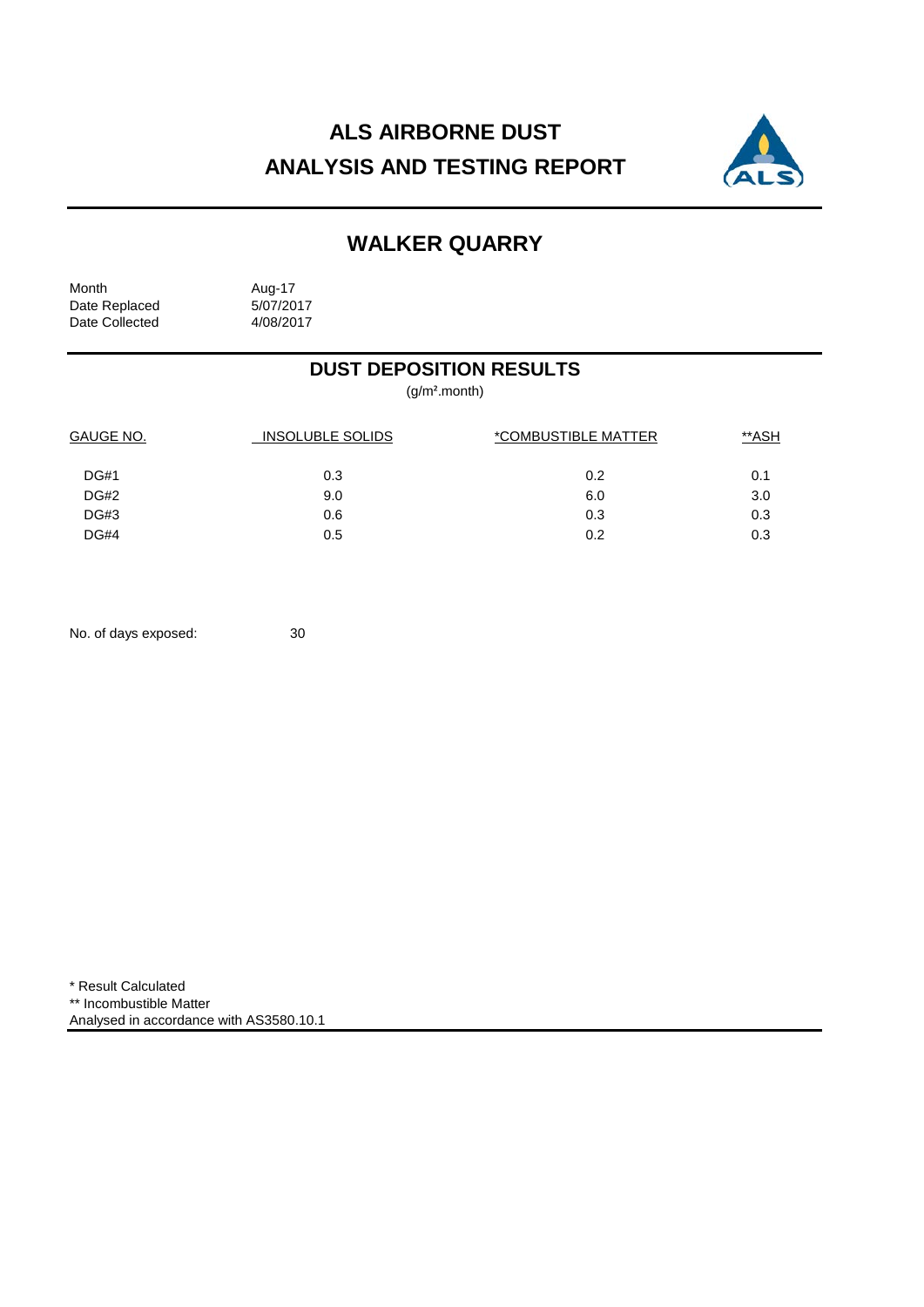# **ALS AIRBORNE DUST ANALYSIS AND TESTING REPORT**



## **WALKER QUARRY**

| Month          | Aug-17    |
|----------------|-----------|
| Date Replaced  | 5/07/2017 |
| Date Collected | 4/08/2017 |

#### **DUST GAUGE OBSERVATION**

| <b>GAUGE</b> | <b>ANALYSIS OBSERVATIONS</b>                                                             |  |  |
|--------------|------------------------------------------------------------------------------------------|--|--|
| <b>DG#1</b>  | Clear, insects, fine brown dust & coarse brown/black dust                                |  |  |
|              | DG#2 Cloudy, insects, organic matter, fine brown/black dust &<br>coarse brown/black dust |  |  |
| DG#3         | Clear, insects, fine brown dust & coarse brown/green dust                                |  |  |
| <b>DG#4</b>  | Clear, insects, organic matter fine green/grey dust & coarse<br> brown/green/black dust  |  |  |